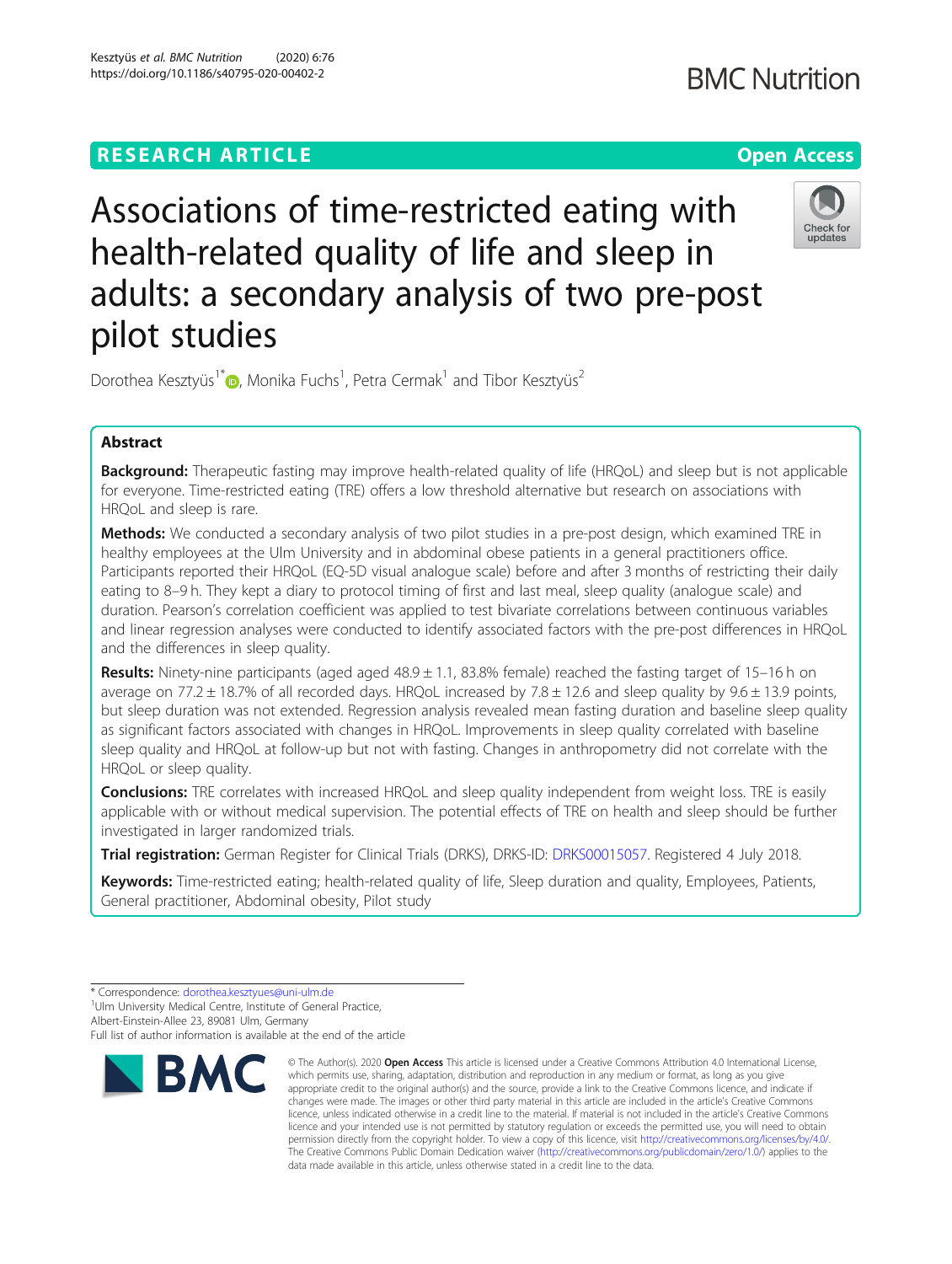### Background

Sleep and health-related quality of life (HRQoL) are probably linked, as can be concluded from studies on insomnia [[1\]](#page-7-0). Sleep as well as HRQoL are reported to improve with several days or weeks of therapeutic fasting [[2\]](#page-7-0). This fasting for medical purposes is based on a severe form of caloric restriction to 250–500 kcal/day and is conducted in specialized fasting hospitals or integrative medical departments [\[3](#page-7-0)]. Fasting for a shorter period is also used for promoting health and preventing diseases by healthy applicants where it can be monitored by a fasting guide [\[3](#page-7-0)]. Therapeutic fasting should not be confused with very low calorie diets or formula diets that restrict energy intake up to 600–800 kcal/day. These diets are also maintained for several days or weeks but are aiming primarily at weight loss and are often subject to the so-called "Yo-Yo Effect". That is a weight regain unintentionally after returning to the usual diet [\[4](#page-7-0)]. Continuous calorie restriction between 20 and 40% less than the average unrestricted food intake, however, has been tested in various trials in different animal species and, to date, seems to be the only non-genetic intervention to increase longevity [\[5](#page-7-0)]. In humans some concerns remain about possible negative side effects of calorie restriction [[6\]](#page-7-0) and it is understandable that studies in this regard are difficult to conduct. One of the rare studies is the Comprehensive Assessment of Long-term Effects of Reducing Intake of Energy Phase 2 (CALERIE 2) investigation, a randomized controlled trial with 220 healthy non-obese participants. After 2 years of actually 12% calorie restriction, whereby the actual study goal was 25%, significant improvements in sleep and HRQoL were reported [\[6](#page-7-0)]. All these aforementioned fasting or calorie restrictive methods are either not feasible without medical or specially trained guides [[3\]](#page-7-0), carry the risk of increased weight gain after the end of the dietary phase [[4\]](#page-7-0), or place high demands on the adherence of those performing them [[6\]](#page-7-0).

Recently, another form of fasting has rapidly gained public interest. Intermittent fasting is the overarching term for a number of nutritional options with temporary calorie restriction. Days with reduced caloric intake alternate with days of normal or even increased intake. The schedule ranges from a daily alternation, over two preferably non-consecutive days, up to only 1 day per week. Intermittent fasting leads to comparable results as continuous calorie restriction in terms of weight loss, reduction in waist or hip circumference, fat mass or fatfree mass lost and ameliorated parameters related to glucose homeostasis [\[7](#page-7-0)]. A special form of intermittent fasting is the daily applied so-called time-restricted feeding (TRF), which still bears its origin from animal experiments in its name, but has meanwhile been renamed into "time-restricted eating" by some researchers in this field. TRF or time-restricted eating (TRE) allows ad libitum intake within a given time frame of 3–12 h each day, extending the nightly fast to 12–21 h as a result [\[8](#page-7-0)]. In animal studies, TRF was associated with weight loss, reductions in total cholesterol and triglycerides, improvements in glucose metabolism and markers of in-flammation [[8\]](#page-7-0). Interestingly, concerning humans, dropout rates in TRE studies were lower than in studies with other intermittent fasting regimes  $[8]$  $[8]$ . In a systematic review and meta-analysis of intermittent fasting diets including TRE, a significant decline in body mass index (BMI), fasting glucose, and homeostatic model assessment of insulin resistance (HOMA IR) as compared to controls was reported [\[9\]](#page-7-0).

To date, only few studies of TRE have investigated sleep. After 16 weeks of TRE with a time frame for eating of 10–11 h, eight healthy overweight adults reported improved sleep [\[10](#page-7-0)]. Another study with 23 obese adults who followed an 8 h eating schedule for 12 weeks found no changes in sleep quality or duration [\[11](#page-7-0)]. However, we could not identify any TRE study that reported changes in HRQoL. A pilot study in ten sedentary older adults ( $\geq 65$  years) found a tendency to a better quality of life, but this improvement was not statistically significant, possibly due to the small sample size [[12](#page-7-0)].

In 2018 we conducted a pilot study with 63 healthy employees from the Ulm University where our primary outcome was adherence to and feasibility of TRE in adults in a working environment (unpublished material). We found an increase of HRQoL of  $5.8 \pm 12.4$  on a visual analogue scale (EQ-5D VAS), independent of weight loss. In 2019 we conducted another pilot study with 40 abdominal obese patients in a general practitioners (GP) office [\[13\]](#page-7-0). Again, our primary goal was to test feasibility and adherence of patients in a GPs office. In the present article, we report results from a secondary data analysis of both studies with regard to changes in sleep quality and duration, and HRQoL after 3 months of TRE with a daily fasting goal of 15–16 h.

### **Methods**

Both studies were conducted as pilot studies in a prepost observational design. Details are already reported elsewhere  $[13]$  $[13]$ . The primary outcome for both studies was the proportion of days with reaching the fasting goal of ≥15 h out of the total number of days recorded per participant in the diary. According to the study protocol, secondary outcomes were, among others, changes in sleep quality and duration, and HRQoL between baseline and follow-up.

### Recruiting

Participants at the Ulm University were recruited with the support of the occupational health management and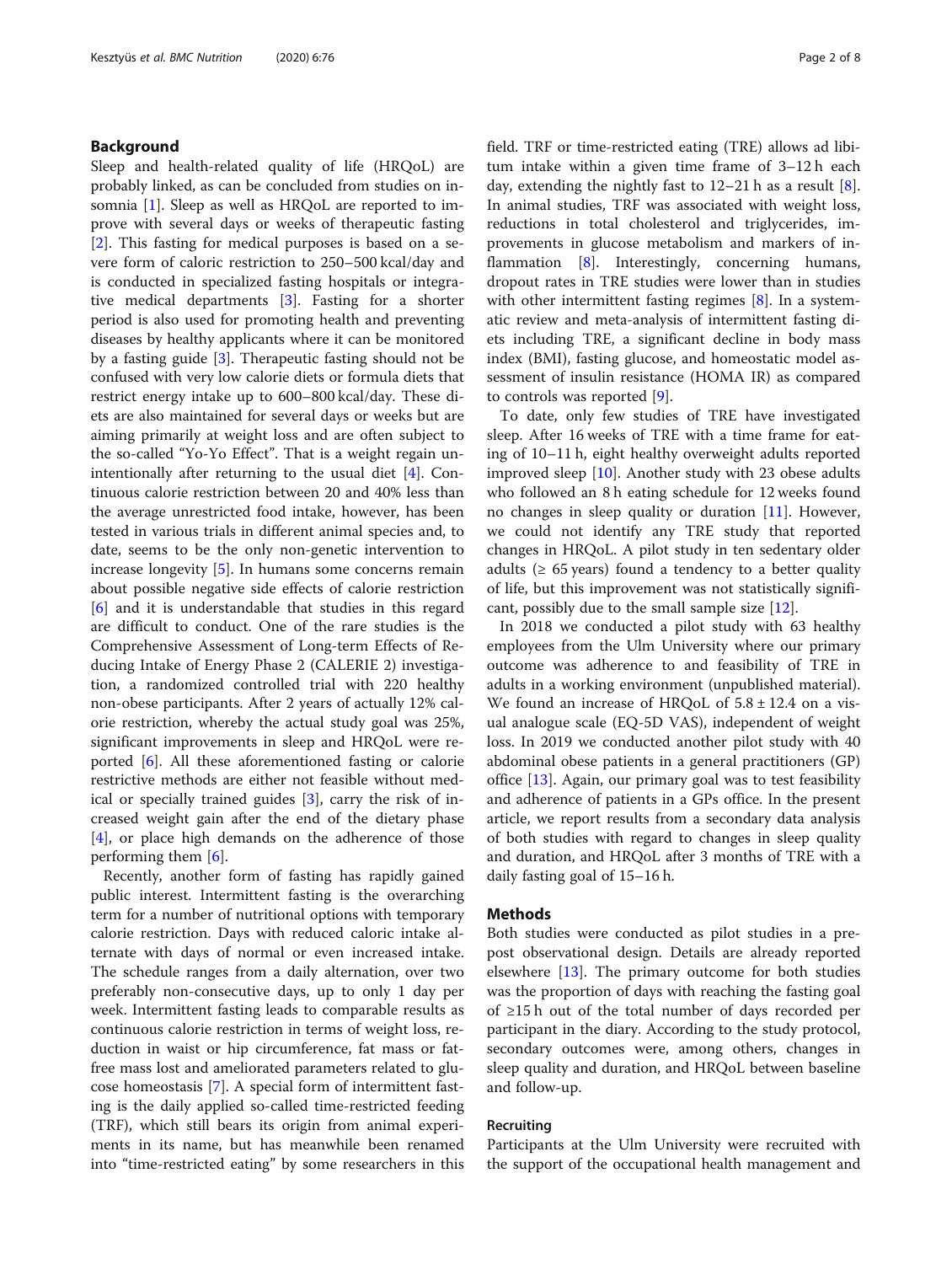by flyers. Exclusion criteria were pre-existing metabolic conditions. Patients at the GP's office were informed about the study by flyers in the waiting room or were invited by the doctor during a consultation. Exclusion criteria were insulin dependent diabetes or any other disease for which fasting is contraindicated [[3\]](#page-7-0). Finally, 63 participants at the Ulm University and 40 participants at the GP's office were included in the studies.

### Intervention

Participants in both studies were asked to limit their daily food intake to 8–9 h and subsequently extend their nightly fasting period to 15–16 h. The duration of the intervention was 3 months. At baseline, participants had an introductory conversation with the principal investigator or the physician to clarify possible questions and problems in advance, and were given an information brochure. In addition, all participants were offered to contact the respective study centre at any time if they had questions or problems.

### Data assessment

Baseline assessment comprised a questionnaire to collect data on lifestyle, health behaviour and HRQoL (EQ-5D VAS) [\[14\]](#page-7-0), and anthropometric measurements of waist, height, and weight (for details see  $[13]$  $[13]$  $[13]$ ). All participants were given a diary to record the times of their first and their last meal, and the quality and duration of their sleep. The latter was assessed on a visual analogue scale ranging from 0 (worst possible sleep quality) to 100 (best possible sleep quality). The waist-to-height ratio (WHtR) was calculated by the division of waist by height in centimetre, abdominal obesity was then defined as WHtR ≥0.5, as recommended by the literature [[15](#page-7-0)]. Body weight in kilogram was divided by height in meters squared to determine body mass index (BMI), and subsequently categorized into overweight ( $\geq$  25) and obesity ( $\geq$  30).

After 3 months, follow-up measurements were performed in the same manner, with some additional items in the questionnaire regarding the individual experience and attitudes towards TRE.

### Statistical analysis

Baseline characteristics are reported descriptively for each study group and for both groups combined. Differences between groups were tested by applying t-test, Welch's t-test or Mann Whitney U test according to distribution and heterogeneity in variance for continuous data, and Fisher's exact test for categorical data.

Follow-up data, and computational differences between baseline and follow-up data, presented as the respective  $\Delta$ , were treated the same way. Pre and post comparisons for both groups taken together were

determined by the Wilcoxon signed-rank test for related samples.

For each participant, mean values and standard deviations were calculated for the data from the diaries. Time of first meal and time of last meal were utilized to determine the duration of the fasting and the eating phase. For all days recorded, the percentage of days with fasting target reached was calculated. Differences between groups were tested as described above.

To assess differences between sleep duration and quality at the beginning and at the end of the TRE intervention period, mean values were calculated for the first 10% and the last 10% of data (or days), respectively. Subsequently the differences between the first and the last 10% of the data were calculated as the respective Δ. They are reported together with the average number of days recorded per group and for the whole group.

Pearson's correlation coefficient was applied to test bivariate correlations between continuous variables.

Linear regression analyses were conducted for the prepost differences in HRQoL and the differences in sleep quality between the first 10% and the last 10% of days recorded. Potential factors that might correlate with the HRQoL or sleep quality were identified and, together with variables that differed at baseline between both groups, tested in a stepwise backward elimination. Sex, age, baseline values of HRQoL, the sleep quality and sleep duration on the first 10% of reported days, mean duration of fasting, percentage of fasting target reached, and finally group membership were considered as potential associated factors. Anthropometric measures represented both, potential associated factors and differences between groups at baseline. Therefore, weight, waist circumference, BMI, WHtR, overweight, obesity, abdominal obesity as well as the respective  $\Delta$  between pre and post measures of the continuous variables were considered in the regression analysis. All assumptions of linear regression (linear relationship, multivariate normality, multicollinearity, auto-correlation, homoscedasticity) were examined.

The significance level for two-sided tests was set at  $\alpha$  = 0.05. All statistical analyses were carried out by using the statistical software packages IBM SPSS Statistics for Windows, Version 25.0. (IBM Corp., Armonk, NY, USA).

### Results

There were two dropouts in each study group. Reasons were personal overload, illness, occupational stress, and in one case unknown. Finally, data from 99 participants were available.

The baseline characteristics of the participants are shown in Table [1.](#page-3-0)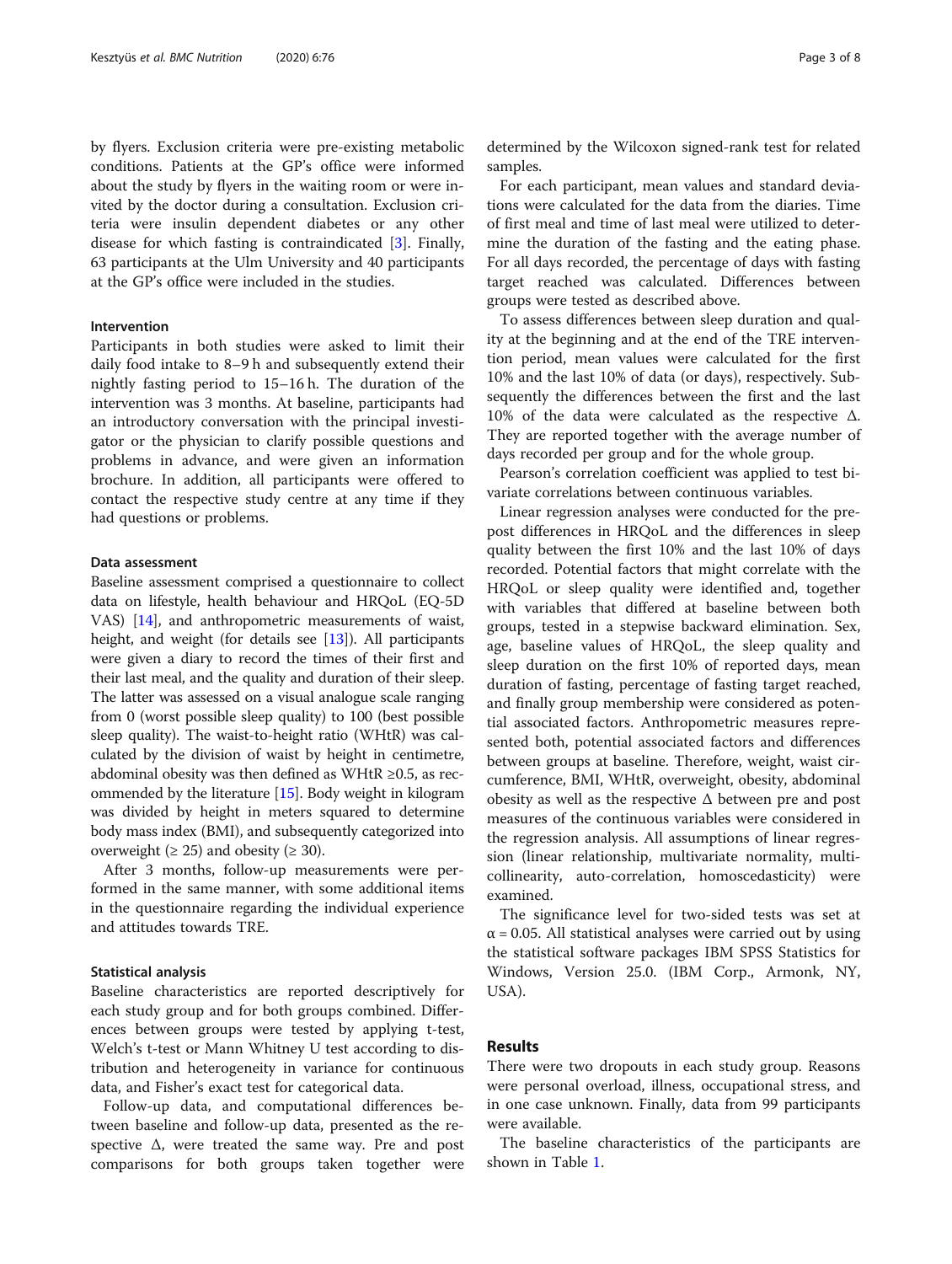|                                          | University ( $n = 61$ ) | $GP (n = 38)$ | Total $(n = 99)$ |
|------------------------------------------|-------------------------|---------------|------------------|
| Age, years M (SD)                        | 48.4 (10.3)             | 49.7 (11.8)   | 48.9(1.1)        |
| Female, $n$ $(\%)$                       | 53 (86.9)               | 30 (78.9)     | 83 (83.8)        |
| Weight, kg M (SD)                        | 73.9 $(14.3)^1$         | 87.9 (21.3)   | 79.3 (1.9)       |
| Waist circumference, cm M (SD)           | 89.1 $(12.2)^2$         | 106.3 (13.3)  | 95.7 (15.1)      |
| BMI, $\text{kg/m}^2$ M (SD)              | 26.1 $(4.7)^2$          | 31.2(5.9)     | 28.0(5.7)        |
| WHtR, M (SD)                             | $0.53(0.07)^2$          | 0.64(0.07)    | 0.57(0.09)       |
| Overweight, n (%)                        | 18 (29.5)               | 12(31.6)      | 30(30.3)         |
| Obesity, n (%)                           | 11 $(18.0)^2$           | 21(55.3)      | 32 (32.3)        |
| Abdominal obesity, n (%)                 | 36 $(59.0)^2$           | 38 (100.0)    | 74 (74.7)        |
| HRQoL, M (SD) <sup>a</sup>               | 75.1 $(13.2)^3$         | 68.3 (13.7)   | 72.2 (13.8)      |
| Daily eating time, h M (SD) <sup>b</sup> | 12.4(1.8)               | 12.3(1.2)     | 64.6 (15.6)      |

<span id="page-3-0"></span>Table 1 Baseline characteristics of participants in the TRE pilot studies 2018/19

NOTE. TRE Time-restricted eating, GP General practitioner, M Mean, SD Standard deviation, kg Kilogram, cm Centimetre, h Hours, BMI Body mass index, WHtR Waist-to-height ratio, HRQoL Health-related quality of life; <sup>a</sup>10 missing values; <sup>b</sup>1 missing value; significant values are bold; p-values of group differences: <sup>1</sup> p =<br>0.001: <sup>2</sup> p < 0.001: <sup>3</sup> p = 0.024 0.001;  $^{2} p < 0.001$ ;  $^{3} p = 0.024$ 

Differences between both study groups were significant for weight, waist circumference, BMI, WHtR, obesity, and abdominal obesity where participants from the Ulm University had lower values. On the other hand, participants from the GP's office showed lower baseline values in HRQoL. At baseline, HRQoL and sleep quality showed a positive correlation ( $r = 0.254$ ,  $n = 89$ ,  $p = 0.016$ ).

### Follow-up results

At follow-up, significant differences between groups have persisted for weight, waist circumference, BMI, WHtR, obesity and abdominal obesity, whereas the difference in HRQoL has been balanced out during the course of the intervention. Participants in the GP's office experienced greater reductions in waist circumference

and WHtR than those at the University. Regarding the whole group, follow-up values differed from baseline values for weight, waist circumference, BMI, WHtR and HRQoL. While anthropometric measures significantly declined, HRQoL significantly increased by  $7.8 \pm 12.6$  $(p < 0.001)$  points for the whole group. Details are depicted in Table 2.

HRQoL and sleep quality were positively correlated at follow-up ( $r = 0.513$ ,  $n = 97$ ,  $p < 0.001$ ), while  $\triangle$  HRQoL and  $\Delta$  sleep quality showed no significant correlation  $(r = 0.071, n = 88, p = 0.509).$ 

### Results from the diaries

There were no significant differences between groups regarding sleep duration and quality. The timing of the

Table 2 Follow-Up results of participants in the TRE pilot studies 2018/19

|                                         | University ( $n = 61$ )   | $GP (n = 38)$ | Total $(n = 99)$             |
|-----------------------------------------|---------------------------|---------------|------------------------------|
| Weight, kg M (SD)                       | 72.6 $(14.1)^T$           | 86.1 (21.8)   | 77.8 (18.6)                  |
| Waist circumference, cm M (SD)          | 87.4 $(12.0)^2$           | 100.7 (13.9)  | 92.5(14.3)                   |
| BMI, $kg/m^2$ M (SD)                    | 25.6 $(4.6)^2$            | 30.5(6.0)     | 27.5(5.7)                    |
| WHtR, M (SD)                            | $0.52 (0.07)^2$           | 0.60(0.07)    | 0.55(0.08)                   |
| Overweight, n (%)                       | 18 (29.5)                 | 8(21.1)       | 26(26.3)                     |
| Obesity, n (%)                          | 11 $(18.0)^3$             | 20 (52.6)     | 31(31.3)                     |
| Abdominal obesity, n (%)                | 36 $(59.0)^2$             | 35 (92.1)     | 71(71.7)                     |
| HRQoL, M (SD) <sup>a</sup>              | 80.2 (11.0)               | 78.6 (11.8)   | 79.6 (11.3)                  |
| $\Delta$ Weight, kg M (SD)              | $-1.3(2.3)$               | $-1.8(2.6)$   | $-1.5$ (2.4) <sup>a1</sup>   |
| $\Delta$ Waist circumference, cm M (SD) | $-1.7$ (3.2) <sup>2</sup> | $-5.5(2.9)$   | $-3.2$ (3.6) <sup>a1</sup>   |
| $\Delta$ BMI, M (SD)                    | $-0.4(0.8)$               | $-0.7(0.9)$   | $-0.5(0.9)^{a1}$             |
| $\Delta$ WHtR, M (SD)                   | $-0.01(0.02)^2$           | $-0.03(0.02)$ | $-0.02$ (0.02) <sup>a1</sup> |
| $\Delta$ HRQoL, M (SD) <sup>b</sup>     | 5.84 (12.4)               | 10.3(12.6)    | 7.8 $(12.6)^{a1}$            |

NOTE. TRE Time-restricted eating, GP General practitioner, M Mean, SD Standard deviationm, kg Kilogram, cm Centimeter, h Hours, BMI Body mass index, WHtR Waist-to-height ratio, HRQoL Health-related quality of life; <sup>a</sup>2 missing values; <sup>b</sup>10 missing value; Δ = differences between baseline and follow-up; significant values<br>are bold: n-values of group differences; l n = 0.00 are bold; p-values of group differences:  $\frac{1}{p} = 0.002$ ;  $\frac{2}{p} < 0.001$ ;  $\frac{3}{p} = 0.001$ ; p-values of differences between baseline and follow-up:  $\frac{a_1}{p} < 0.001$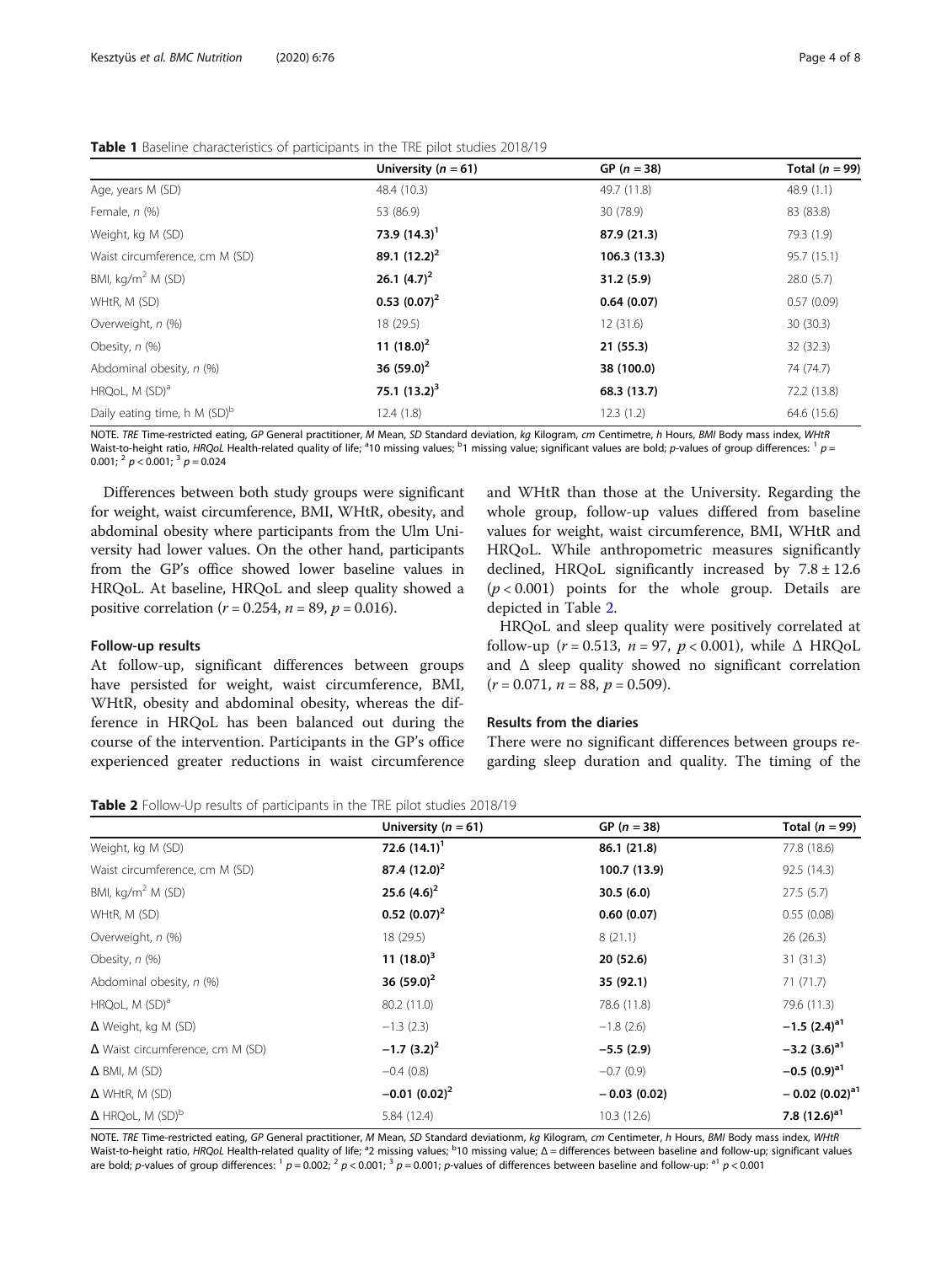first meal was equal in both groups, contrary to the timing of the last meal, where the participants from the University ate about 40 min later, so that the period of food intake was extended and the fasting phase shortened, accordingly. Participants from the University reached the fasting target of  $\geq 15$  h on  $72.0 \pm 19.0$ % of all recorded days, those from the GP's office on 85.4 ± 15.2% of all recorded days. See Table 3 for more details.

### Sleep duration and quality

Participants recorded the quality and duration of their sleep on average on 89 days during the TRE intervention. A statistically significant difference regarding the number of days recorded between both groups occurred, but this difference of 0.3 days is not meaningful for the further evaluation. Sleep duration did not change between the first 10% and the last 10% of days recorded. However, sleep quality changed significantly by  $9.6 \pm$ 13.9 ( $p < 0.001$ ) points on the visual analogue scale, with no significant difference between groups. More information is given in Table [4](#page-5-0).

The only correlated factors on changes in sleep quality that could be identified in the linear regression analysis were the sleep quality on the first 10% of reported days, and the HRQoL measured at follow-up. Changes in the quality of sleep between the first 10% and the last 10% of reported days are visualized in Fig. [1](#page-5-0).

### Linear regression analysis for HRQoL

The average difference in HRQoL from baseline to follow-up was  $7.8 \pm 12.6$  points on the visual analogue scale (EQ-5D VAS), ranging from zero, worst imaginable quality, to 100, best imaginable quality. We analyzed factors with potential associations with this difference in a linear regression model. No anthropometric factor correlated with the outcome; neither sleep quality nor sleep duration showed an association. Age and sex also did not correlate with the increasing HRQoL. Regression analysis revealed significant associations of the baseline HRQoL values, the mean fasting time, and the initial

sleep quality, indicating positive correlations.. Results are presented in Table [5](#page-6-0).

The present linear regression fulfilled all assumptions. The  $\mathbb{R}^2$  for the overall model was 0.51 (adjusted  $\mathbb{R}^2$  = 0.49), indicative for a high goodness-of-fit according to Cohen. HRQoL, mean fasting time and baseline sleep quality were able to statistically significant predict changes in HROoL, F  $(4, 83) = 21.57$ ,  $p < 0.001$ . Membership in a study arm had no significant influence on the outcome.

### **Discussion**

Three months of TRE correlated with changes in HRQoL by  $7.8 \pm 12.6$  and sleep quality by  $9.6 \pm 13.9$ points on visual analogue scales ranging from zero (worst quality) to 100 (best quality), but no extension of sleep duration was observed in two pilot studies with 99 participants. Interestingly, these parallel changes were independent from each other and independent from weight loss. Differences in HRQoL depended on mean fasting duration, baseline quality of sleep and HRQoL. It seems the longer the nightly fast, the better the HRQoL. Changes in sleep quality depended on baseline sleep quality and were correlated with HRQoL at follow-up. Sleep quality and HRQoL were positively correlated at baseline and follow-up, respectively. TRE was well accepted by participants with little side effects, which ameliorated in the course of the study [[13\]](#page-7-0).

HRQoL as a patient reported outcome is substantial for decisions about new treatments in the National Institute for Health and Care Excellence (NICE) of the National Health Service of the United Kingdom [\[16\]](#page-7-0). The preferred instrument for the assessment of self-rated HRQoL is the EQ-5D, from which the visual analogue scale (VAS) was taken for the TRE examinations presented here. The VAS is a validated instrument for assessing self-rated health [\[17](#page-7-0)]. The association between self-rated health and objective health status has been examined in a large population-based study indicating a consistent relationship [\[18\]](#page-7-0). HRQoL is a so-called "patient-reported outcome" (PRO) which is defined by the

|  |  | <b>Table 3</b> Diaries of participants in the TRE pilot studies 2018/19 |
|--|--|-------------------------------------------------------------------------|
|--|--|-------------------------------------------------------------------------|

|                                  | University ( $n = 61$ ) | $GP (n = 38)$ | Total $(n = 99)$ |
|----------------------------------|-------------------------|---------------|------------------|
| Sleep duration, h M (SD)         | 7.4(0.6)                | 7.4(0.7)      | 7.4(0.6)         |
| Sleep quality, M (SD)            | 73.4 (14.0)             | 68.6 (15.0)   | 71.6 (14.5)      |
| Time of first meal, M (SD)       | 10.4(1.3)               | 10.4(1.8)     | 10.4(1.5)        |
| Time of last meal, M (SD)        | 18.7 $(1.0)^1$          | 18.0(1.7)     | 18.5(1.3)        |
| Eating phase, h M (SD)           | 8.4 $(0.9)^2$           | 7.7(0.8)      | 8.1(0.9)         |
| Fasting phase, h M (SD)          | 15.6 $(0.9)^2$          | 16.3(0.8)     | 15.9(0.9)        |
| Fasting target reached, % M (SD) | 72.0 $(19.0)^3$         | 85.4 (15.2)   | 77.2 (18.7)      |

NOTE. TRE Time-restricted eating, GP General practitioner, M Mean, SD Standard deviation, h Hours; significant values are bold; p-values of group differences  $p = 0.019$ ;  $\frac{2}{p} = 0.001$ ;  $\frac{3}{p} < 0.001$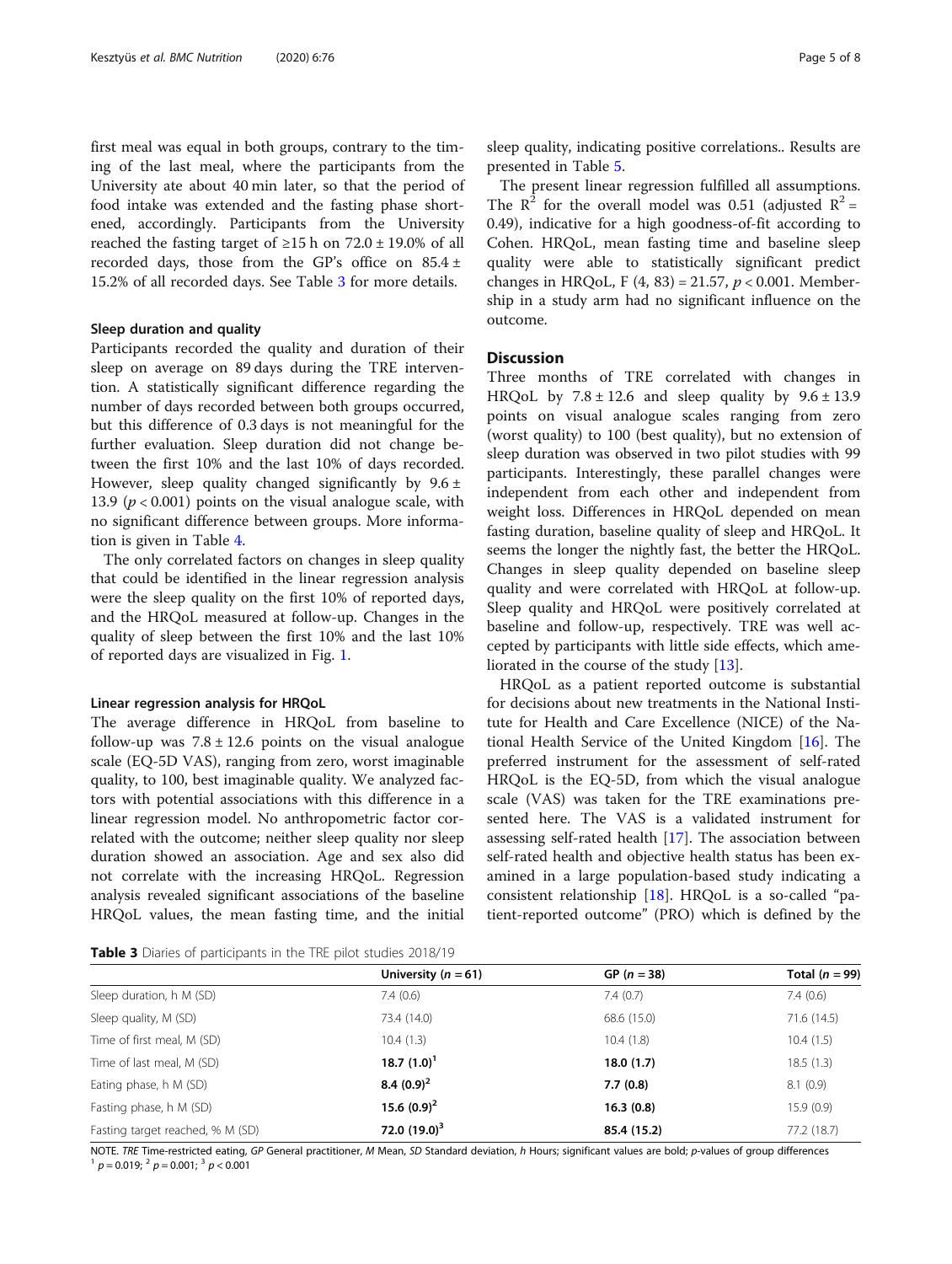<span id="page-5-0"></span>

|  |  |  |  | Table 4 Sleep duration and quality, first 10% values, last 10% values and differences in the TRE pilot studies 2018/19 |  |
|--|--|--|--|------------------------------------------------------------------------------------------------------------------------|--|
|--|--|--|--|------------------------------------------------------------------------------------------------------------------------|--|

|                                  | University ( $n = 61$ ) | $GP (n = 38)$ | Total $(n = 99)$  |
|----------------------------------|-------------------------|---------------|-------------------|
| Number of recorded days, M (SD)  | 88.8 $(5.5)^1$          | 88.5 (9.9)    | 88.7 (7.4)        |
| Sleep duration first 10%, M (SD) | 7.4(0.5)                | 7.5(0.9)      | 7.5(0.7)          |
| Sleep duration last 10%, M (SD)  | 7.3(0.7)                | 7.5(0.8)      | 7.4(0.8)          |
| $\Delta$ Sleep duration, M (SD)  | 0.1(0.6)                | 0.1(0.8)      | 0.1(0.7)          |
| Sleep quality first 10%, M (SD)  | 66.2(16.0)              | 62.0 (14.8)   | 64.6 (15.6)       |
| Sleep quality last 10%, M (SD)   | 75.4 (16.0)             | 72.2 (16.1)   | 74.2 (16.2)       |
| $\Delta$ Sleep quality, M (SD)   | 9.3(14.1)               | 10.2(13.7)    | 9.6 $(13.9)^{a1}$ |

NOTE. TRE Time-restricted eating, GP General practitioner, M Mean, SD Standard deviation; significant values are bold; p-values of group differences:  $1 p = 0.033$ ; pvalues of differences between baseline and follow-up:  $a^1 p < 0.001$ 

US Food and Drug Administration (FDA) as any statement about a patient's health status made directly by the patient himself, without interpretation by a clinician or anyone else [\[19\]](#page-7-0). PROs are important because they make it possible to determine the effects of a treatment directly experienced by the patient beyond measurable clinical parameters. The changes in HRQoL associated with the TRE intervention was significant and independent from weight loss or reductions in abdominal obesity. With respect to the initial values, participants in the GPs office increased their HRQoL by 15.1%, those at the Ulm University by 7.8%. There is little information from research in the field of fasting concerning HRQoL, so this is one of the rare studies to add information to this topic.

Research on TRE and sleep is very rare. One study reported a significant increase in sleep satisfaction within 16 weeks of restricting daily eating duration to 10–11 h in eight healthy overweight individuals [[10](#page-7-0)]. Another trial found good sleep quality throughout a 12 week intervention with a restricted eating time of 8 hours daily in 23 obese adults [[11\]](#page-7-0). Participants in our study reported improved quality of sleep from initially 64.6 ± 15.6 to  $74.2 \pm 16.2$  on a visual analogue scale ranging from zero to 100. Hence, restricting the time frame of eating seems to be associated with quality of sleep, but not, at least in our examination, sleep duration.

Therapeutic fasting may improve sleep [[2\]](#page-7-0), but some religious forms like Ramadan fasting may even reduce sleep duration and increase daytime sleepiness [\[20](#page-7-0)]. Sleep is of essential importance for our physical and mental health and poor sleep over a longer period increases the risk of health problems [[21\]](#page-7-0). Sleep debt was identified to have an overall negative impact on metabolic and endocrine function many years ago [\[22](#page-7-0)], and was associated with an increased risk of diabetes in middle-aged men [\[23\]](#page-7-0). Newer studies indicate that sleep loss nowadays is, in parallel with the pandemic prevalence of obesity and type 2 diabetes, a specific problem of modern societies [[24\]](#page-7-0). Interestingly, shift work, known

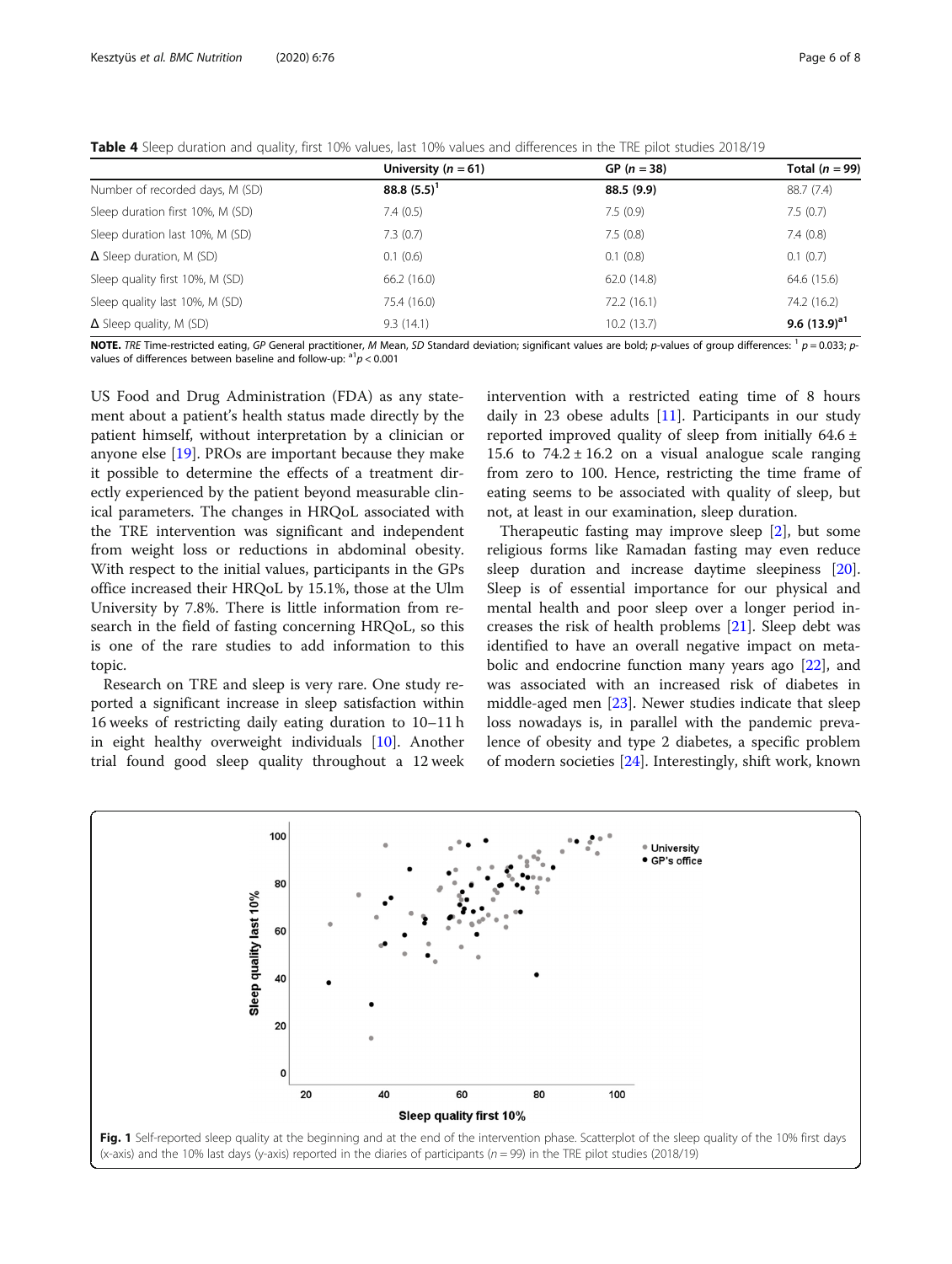<span id="page-6-0"></span>Table 5 Results of the linear regression analysis for the change in HRQoL after 3 months of TRE in healthy participants at the Ulm University (2018) and abdominal obese participants in the GP's office (2019),  $n = 87$ 

| Covariate               | B (SE)        | ß        | p-Value |
|-------------------------|---------------|----------|---------|
| HRQoL baseline          | $-0.64(0.07)$ | $-0.71$  | < 0.001 |
| Mean fasting time       | 2.43(1.16)    | 0.17     | 0.039   |
| Sleep quality first 10% | 0.27(0.07)    | 0.32     | < 0.001 |
| Study arm GP's office   | $-0.15(2.14)$ | $-0.006$ | 0.946   |
| Adjusted $R^2$          | 0.49          |          |         |

Note. TRE Time-restricted eating, GP General practitioner; B regression coefficient, SE Standard error, <sup>β</sup> = standardized regression coefficient

for its disruption of circadian rhythmicity, was independently associated with poor sleeping quality and an increased risk of hypertension and type 2 diabetes in more than 25 thousand retired Chinese workers [\[25\]](#page-7-0). Not only the light/dark cycle but the feeding/fasting cycle affects the circadian system of the human metabolism and TRE may help to restore circadian rhythmicity as it mimics the way men ate ten thousands of years throughout the evolution [[26\]](#page-7-0).

TRE is primarily investigated in terms of its benefits for weight reduction and metabolic improvement. The participants in our study were able to reduce both their weight and waist circumference, although these reductions were more pronounced in patients in the family practice. TRE may be less suitable as a temporary measure of weight loss since this happens slowly, but as a permanent lifestyle change for longer-term normalization of the weight and metabolism. Beyond weight loss and improved quality of life and sleep, TRE may have further positive influences on health psychological determinants such as wellbeing, happiness and self-efficacy expectation (unpublished data).

### Strengths and limitations

Firstly, in each study group only two participants discontinued the intervention, which was lower than expected. Overall, with the exception of the baseline HRQoL of participants at the Ulm University, there were no missing values from questionnaires or anthropometric examinations. One strength of this secondary analysis lies within the density of data regarding sleep. Participants evaluated the duration and quality of their sleep on every single day for the night before. The adherence of the participants was excellent and only few reported difficulties in implementing TRE.

Due to the pilot character of the studies, no control groups were included. Unfortunately, for the study group at the Ulm University the VAS for the assessment of the HRQoL at baseline was printed on the last backside of the questionnaire and was therefore overlooked by 10 participants. Furthermore, not all participants recorded the full number of days in their diary during the 3 months of the intervention. Men are underrepresented in both groups, a fact that has already been noted in other studies. For instance, male participation in programs for chronic disease self-management education remained low [[27](#page-7-0)].

Bias occurred from several sources in this research. Firstly, selection bias is most obvious because participants either decided themselves to take part or were invited by the doctor. Blinding of staff and participants was not possible due to the study design and the kind of intervention, leading to performance and detection bias. Thanks to single-digit numbers of dropouts, attrition bias regarding missing outcome data was low. Social desirability as well as recall bias may have arisen with regard to the data from the diaries. It should be noted that the sleep quality of the 10% first days may have been compromised by the change in meal timing and therefore may have been reduced, possibly leading to an overestimation of the effect of TRE on sleep quality. Furthermore, all data on meal timing and sleep quality were self-reported. Finally, gender bias is very strong with a ratio of 8:2 in favour of women.

In summary, the reported results are exploratory and should be interpreted with caution.

## Conclusion

TRE offers a low threshold intervention with the potential to increase the health-related quality of life and sleep quality in the adult population. It is suitable for primary care as well as for self-administration. The results give reason to implement further preferably randomized controlled trials to gain deeper insights into the benefits of a non-pharmaceutical intervention for better sleep and quality of life.

#### Abbreviations

BMI: Body mass index; CALERIE: Comprehensive Assessment of Long-term Effects of Reducing Intake of Energy; HOMA IR: Homeostatic model assessment of insulin resistance; HRQoL: Health-related quality of life; TRE: Time-restricted eating (used for human studies); TRF: Time-restricted feeding (used for animal studies); EQ-5D VAS: European Quality of Life 5 Dimensions Visual Analogue Scale; WC: Waist circumference; WHtR: Waist-to-height ratio

#### Acknowledgments

First and foremost, we want to thank all our participants. We are very grateful to Nanette Erkelenz and Meike Traub from the occupational health management of the Ulm University for their friendly support. We would also like to thank the Division of Sports and Rehabilitation Medicine at the University Hospital Ulm for their technical support.

#### Authors' contributions

Conceptualization, D.K. and P.C.; Methodology, D.K.; Formal analysis, D.K. and M.F.; Investigation, D.K., and P.C.; Resources, D.K. and P.C.; Data curation, T.K.; Writing - Original draft preparation, D.K. and M.F.; Writing - Review and editing, P.C., and T.K.; Visualization, D.K.; Supervision, D.K.; Project administration, D.K. The authors read and approved the final manuscript.

#### Funding

This research received no external funding. Open Access funding enabled and organized by Projekt DEAL.